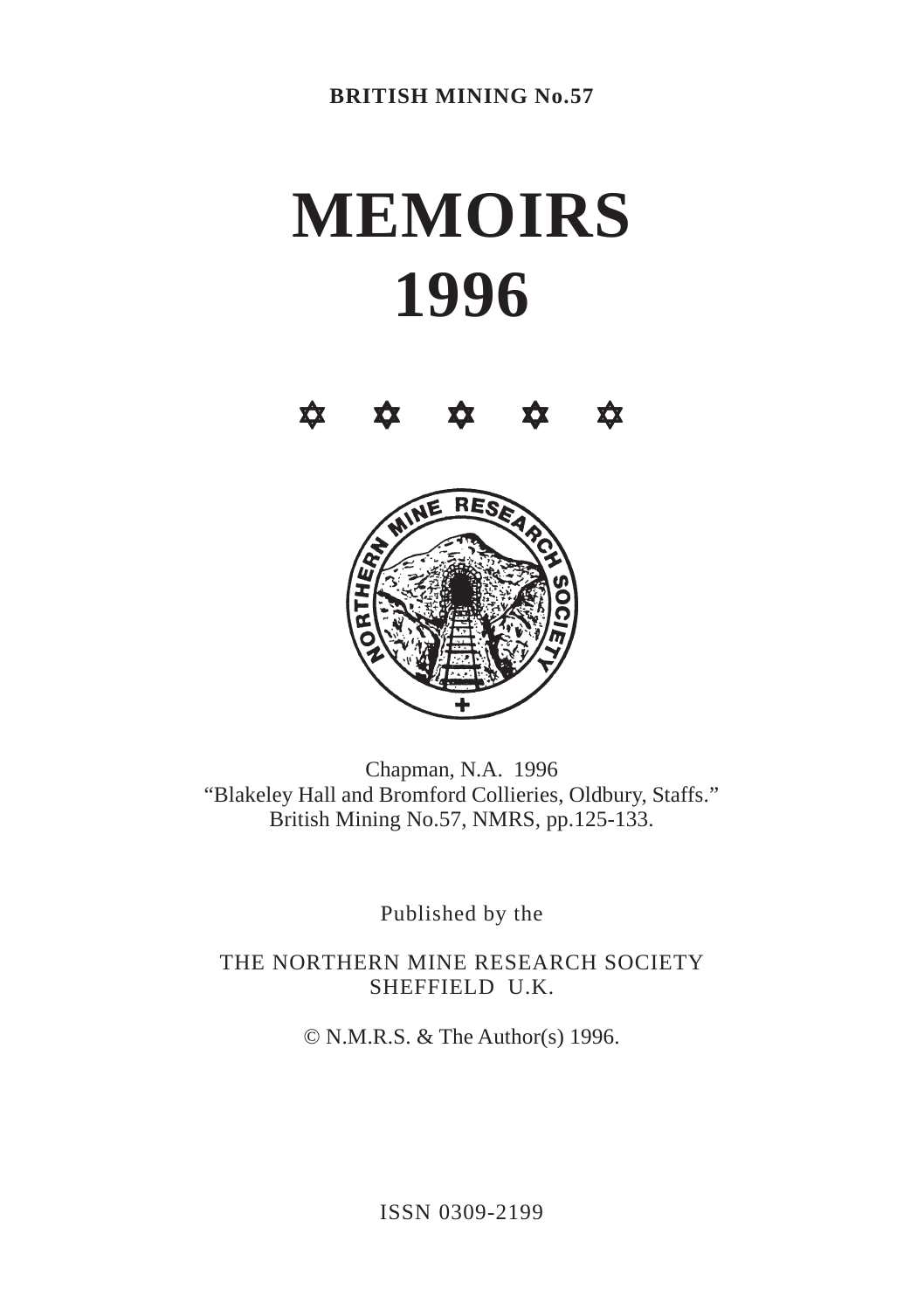## BRITISH MINING No.57

### **BLAKELEY HALL AND BROMFORD COLLIERIES, OLDBURY STAFFS.**

### by Nigel A. Chapman

Samuel James Dawes resided at "*Woodvill*" Handsworth Birmingham, and died there on May 3rd 1853. As a partner in the firm of John Dawes & Sons Ironmasters of the Bromford Ironworks, he had spent most of his life in the iron and coal trades. After Dawes' death, his freehold estate, known as the Littleton Hall Farm, West Bromwich, in the hands of his Trustees. One of the latter, Samuel's brother William Henry, went on to become the senior partner in the firm.

William Henry bought 15 acres of the Littleton Hall Farm from the Trustees for £7360 on March 25th 1854. As land with the famous Thick Coal seam underneath was then selling at around £500 per acre, he paid around the market value. It could be that Samuel had already established the Littleton Hall Colliery, but this has yet to be proved. William with his brother George, also acted as trustees of the late Joshua Horton during the 1850s and were busy working his Victoria Colliery next to Littleton Hall Farm.

South of the farm, William had since at least 1835 worked the Bromford Colliery with its two shafts sunk near the Birmingham to Wolverhampton Canal. To the east, the canal passed the Bromford Ironworks which since the early 1800s had been developed by John Dawes & Sons. Bromford Ironworks supplied bars, rounds, hoops, rods, and every description of fancy iron around the world. The works covered about 10 acres of land, with 69 puddling furnaces and 7 forges with rolling mills, producing about 700 tons of finished iron per week and found employment for around 700 men and boys. Coal raised at the Bromford and Littleton Collieries was used in the puddling furnaces of Bromford Ironworks.

William bought more adjacent lands from which to extract coal, and on April 21st 1859 he purchased 10 acres of virgin Thick Coal lying beneath the Birmingham Canal, near the Bromford Colliery. For this he paid £4356 5s 0d at the rate of £500 per year, with a final payment of £356 5s 0d on March 25th 1866. John Dawes and Sons then had a consolidated freehold mineral estate, with three collieries, an ironworks and access to the canal system, which was used to bring raw materials in and take finished goods out.

On July 14th 1873 William Henry Dawes leased 30 acres 0 roods and 20 perches of coal and ironstone mines at the Bromford Colliery, including shafts and steam engines, to Reuben Plant a Mine Agent of Wordsley, Staffordshire. Plant also leased the 10 acres of coal under the Birmingham Canal – all for the grand sum of £20,000. This gave Plant 30 acres of partly worked Thick Coal, 10 acres of unworked and, more importantly, it was next to 82 acres of virgin coal under the Blakeley Hall estate to the south. Plant had already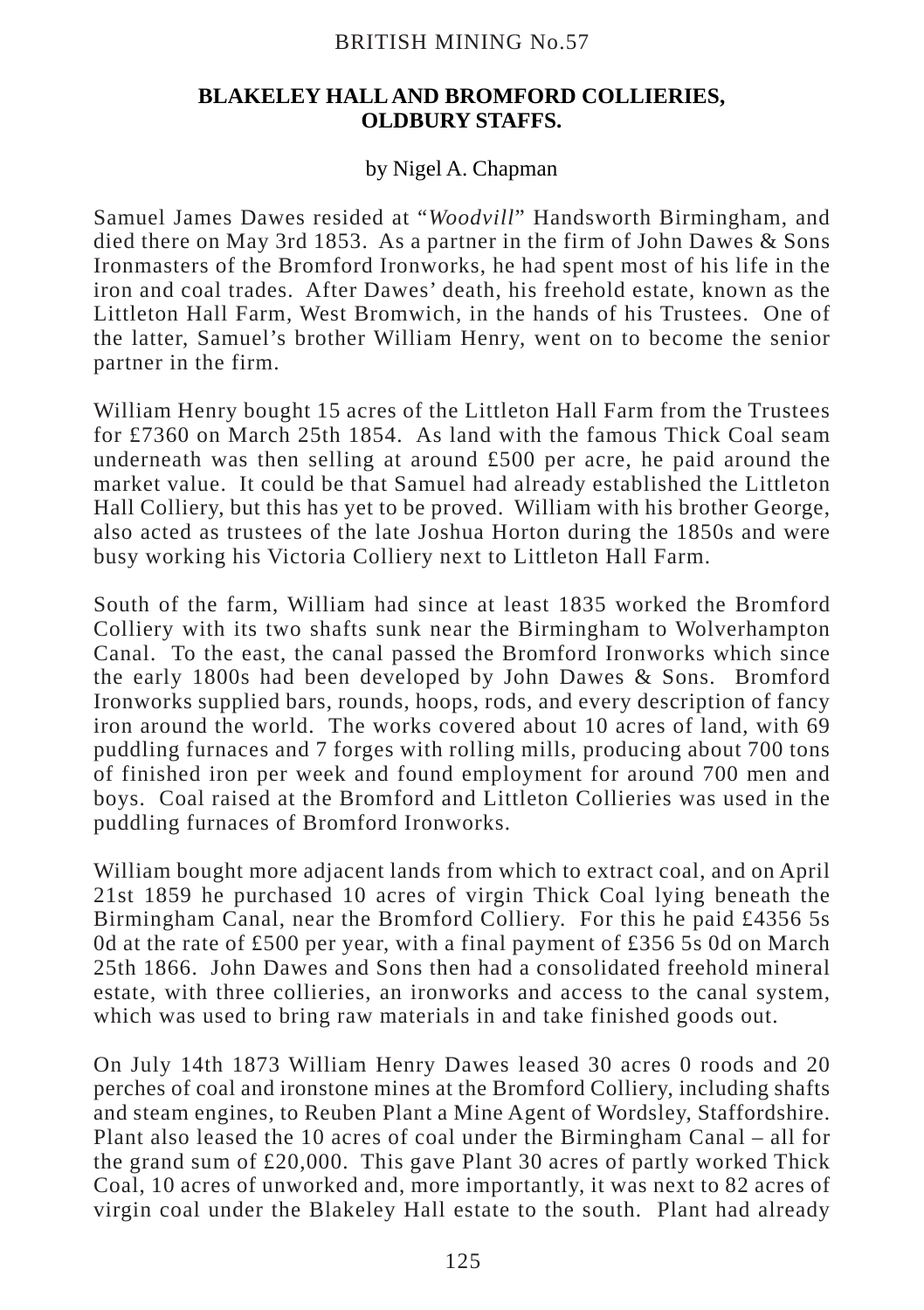Fig.1. Location map of the Blakeley Hall Colliery (SP002879)

leased the coal under the Blakeley Hall estate with Patrick Allen Fraser of Forfar Scotland, on February 17th 1873. Fraser married Elizabeth, the daughter and heir of Frances Parrott of Hawkesbury Hall, near Coventry.

One of the covenants of the Blakeley Hall lease was that Plant would quickly sink shafts. of at least seven feet diameter, on the estate and work the coal from them. He advertised in the *Mining Journal* of February 22nd seeking tenders for the sinking of two pairs of shafts and a "*pit for pumping top water to each pair.*" All the shafts were to be eight feet diameter. Plant, having contracted to buy the



Bromford Colliery and engines lacked the necessary £20,000, so he began working the coal from the Bromford shafts and looking around for others to join in a company to operate the mines. With over 100 acres of coal under lease, and the machinery to extract and sell coal into Birmingham, he was in a superb position to wheel and deal. He soon found Lewis Frederick Edwards and Henry Brindsley Sheridan of London who contracted to pay £20,000 to W.H. Dawes, plus £30,000 to Plant, plus £20,000 in fully paid up shares in a company they would float. On June 12th 1873 they sold Plant's leases to Henry Holman Suckling of 72 Cornhill London, for £60,000 plus Plant's entitlement to £20,000 worth of shares. Suckling was acting as a trustee for the Birmingham (Blakeley Hall) Coal and Ironstone Company which was being floated. This company, which was registered on June 23rd 1873, had Robert Meek Carter, Frederic Richards Mealy Gosset, The Hon. Arthur Wellington Alexander Nelson Hood, and Herbert Tritton Sankey as its first directors. The company's capital was £220,000 with £100,000 reserved for the creation of Trust, which was to be done immediately.

The Trustees were: Samuel Boteler Bristowe, Q.C. and M.P., of the Inner Temple, London; The Honourable Edward C. Leigh, Barrister, of the Inner Temple; and John Jaffray, Esquire, J.P., of Birmingham, who were to raise funds by mortgage debentures with 10% interest per annum, with powers to convert to Preference shares within 15 months. This seems to have been a way of raising money quickly, to get operations moving, while floating the company shares to the public. As the Trust Deeds were being produced, Mr Fraser discovered that coal was being raised at Bromford, instead of through shafts sunk at Blakeley Hall, and prosecuted Plant for his efforts. The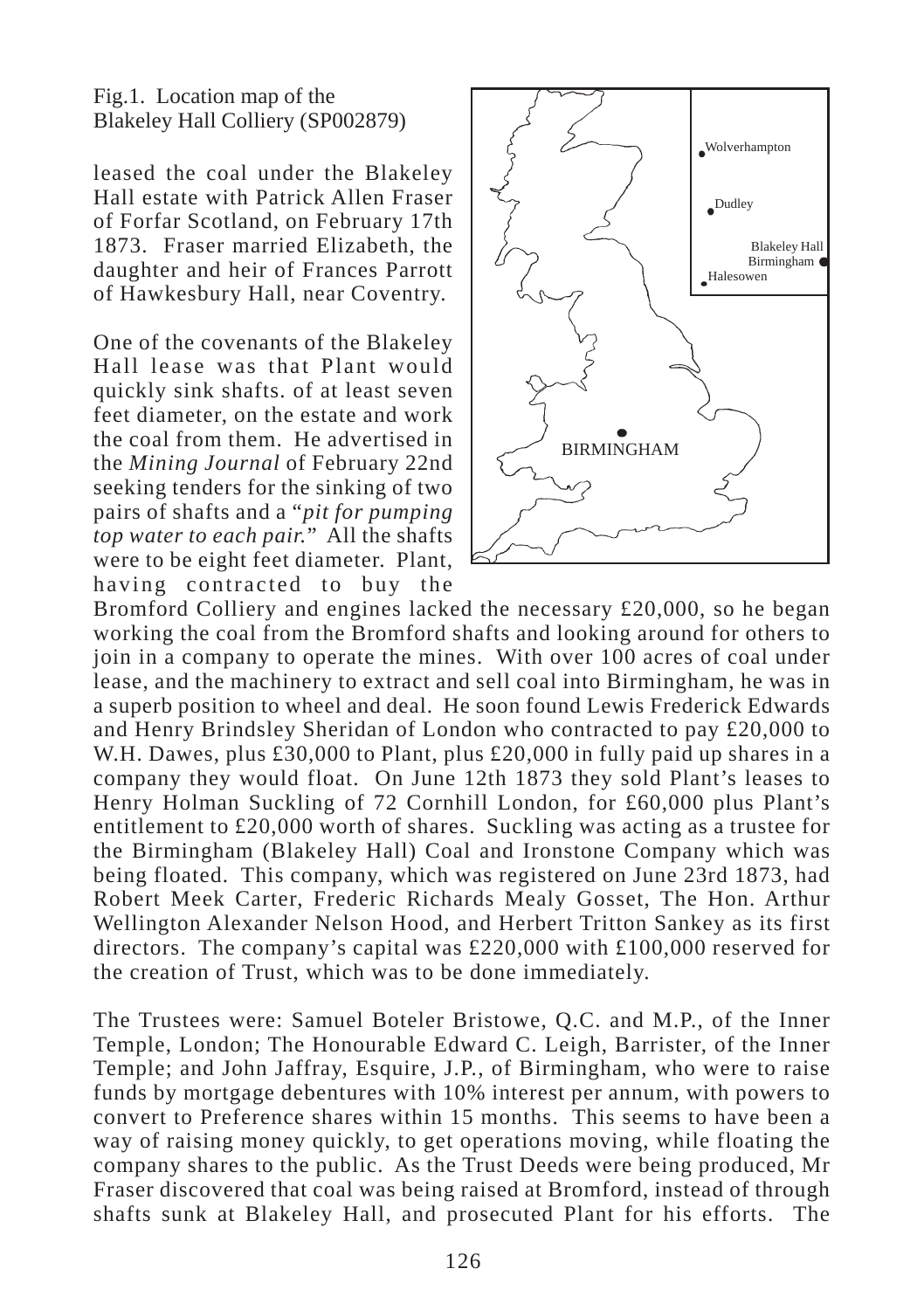## BRITISH MINING No.57

directors modified the Trust Deeds to suit Fraser and told Plant to negotiate. A modified lease of July 29 1874 permitted the raising of coal extracted from Blakeley Hall at Bromford Colliery, but it cost Mr Rueben Plant £10,000!

Bromford Colliery would, according to a report, be capable of producing 4000 tons per week with double deck cages. This would give a profit of eight shillings per ton or, over twelve months, a profit after expenses of  $£42,000$ . The prospectus also mentioned that the estate was estimated to contain over five million tons of coal, so a rosy picture was painted of a company which could not fail to produce profits for the shareholders. Yet, problems seem to have developed from an early date and by January 1875 the company was in financial difficulties, which led to the three trustees taking over its direction. Shares were apparently not being bought by the public, plus most of the capital went on acquiring the royalty instead of working it. On February 1st 1875 the directors called an Extraordinary A.G.M. to discuss releasing 4000 shares of £25 each to the public in order to bring in extra funds. An added inducement was that these shares would carry 15% interest per year. It was suggested that the existing bonds, instead of being paid off at the rate of £10,000 per year, should be converted into shares while holding the property in perpetuity. The directors soon had promises for £60,000's worth of the new Preference shares, but were unable to persuade a certain Daniel Plant to co-operate. He just happened to be Rueben's brother and a major shareholder with most of his brother's shares in his hands. At the same time the Board of Messrs Sheridan, Carter and Edwards decided to resign and was replaced by Messrs Carter, Crassair, Shepherd, and McGawley all of Leeds, with Messrs Henry Hughes and Plant as the local directors. At this stage Reuben Plant, as a mining engineer, was asked to run the colliery!

Following this meeting, on March 6th, a letter from "*Birmingham Investor*" appeared in the *Mining Journal* asking what had happened to the £100,000 raised by the 10% bonds? The leasehold had cost  $£50,000$ , and the freehold of the colliery another £20,000, leaving £30,000 plus a deficit of £28,579, making a clear loss on the 18 month life of the company of £58,579. The problem of selling the shares to the bondholders proved too difficult - with Plant Brothers in the forefront of any opposition to the Director's plans. By the middle of July the company's bankers were drawing attention to an overdraft of £8400 and refusing to extend its credit. The directors agreed to a personal guarantee of £500 each to the bank, but to no avail.

Elijah Davies, the colliery engineer of West Bromwich, promised to raise large quantities of coal in the next few weeks, while Plant and Hughes decided to visit the colliery and went underground. They were appalled to find the charter master, Mr Jenkins, was getting a tonnage rate 30% above what they considered fair and accordingly they reduced the price of Best coal from 6s 2d to 3s 11d, Common Coal from 6s 2d to 3s 7d, Lumps from 4s 10d to 3s 4d and Slack from 3s 0d to 1s 11d. Plant protested long and loud about the waste of purchasing a Robey steam engine for use underground, backing his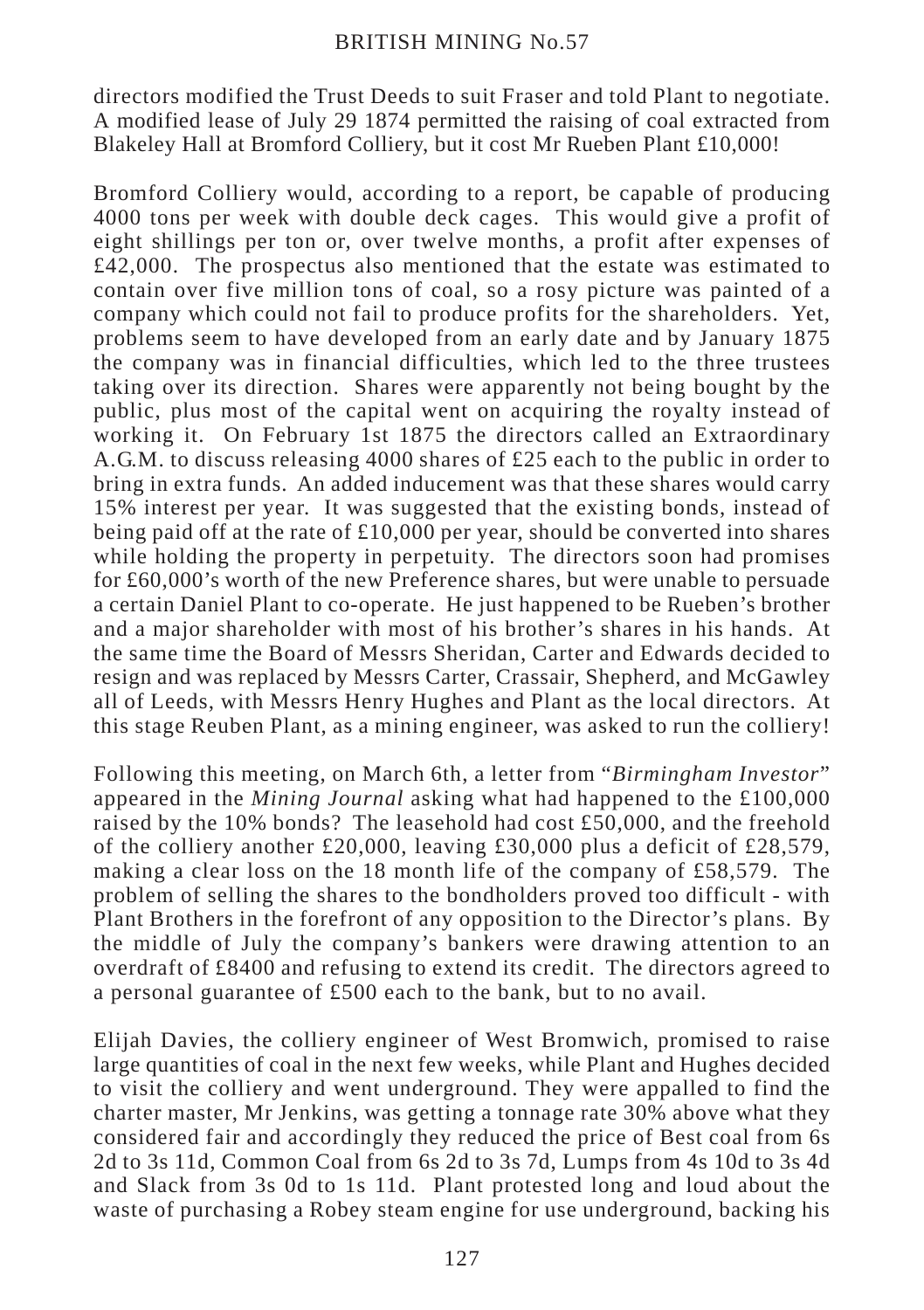## BLAKELEY HALL AND BROMFORD COLLIERIES, OLDBURY STAFFS.

complaints with an opinion from J.T. Woodhouse, a noted mining engineer, but to no avail. The engine was sent down the downcast shaft at great expense, probably to haul the tubs along the gate roads. It managed to raise the temperature in the mine and in the board room, but proved to be unable to do the job required. As a result, a Director offered Jenkins £5 to "*shut Plant's mouth up,*" while Jenkins proposed that "*if found in the pit, he would smother him in coal.*" Plant was obliged to take a policeman with him on visits to the colliery and stayed above ground!

With so little co-operation among the board, the lack of capital and poor mining methods the company could only stagger to a collapse by October 1875. Rueben Plant wrote to a shareholder friend "*that he could not see any cause to continue the working of it by the present proprietors.*"

Blakeley Hall and Bromford Colliery was advertised for sale in the local papers and, on November 4th 1875, a public auction took place at the Midland Hotel in New Street, Birmingham. The Trustees, Messrs Bristowe, Leigh and Jaffray sold to William Winter Riddell, wholesale draper of Birmingham for £17,200. He was the leading figure in a group of businessmen prepared to continue working the colliery. They were John Shepherd, iron founder of Headingley, Leeds, and Robert Meeks Carter, coal merchant of Leeds, both former Directors of Birmingham (Blakeley Hall) Company; William Ross Hedges, chemist of Birmingham, and Henry Symonds, merchant of Edgbaston, Birmingham. They met at Henry Symonds, house in Norfolk Road, Edgbaston on November 18th 1875 and decided to form a limited liability company and sell their interest for £30,000!

They began during December 1875 by floating the Bromford Colliery Company with the intention of raising some coal, but it was not to be. Rueben Plant and the debenture holders in the old company brought an action in the Court of Chancery and tried to have the sale revoked because of the low price. They suggested that the sale was rigged to permit them to buy cheap and then sell dear to the new company. The sale was stopped and Mr Fraser decided to join in, with an action in the High Court regarding rent arrears and damage to the colliery. He claimed  $\text{\pounds}6,825$  in unpaid rent and  $\text{\pounds}20,000$ for breaches of the covenants of the lease by the old company.

Some of the debenture holders claimed that the pumping engine at Bromford Colliery, which had pumped all the water during William Dawes's time, had been broken up, that the shaft guides had been destroyed and considerable damage done to the workings. Mr Carter was quick to defend their actions, stating that the pumping engine had been hopelessly broken down when they had gained possession. The mine water had then been raised by tanks, using the winder, while the pumping engine was removed and a new one erected. He also pointed out the new engine had been brought for  $\text{\pounds}270$  from Mr Wood of Manchester and was pumping the mine water satisfactorily.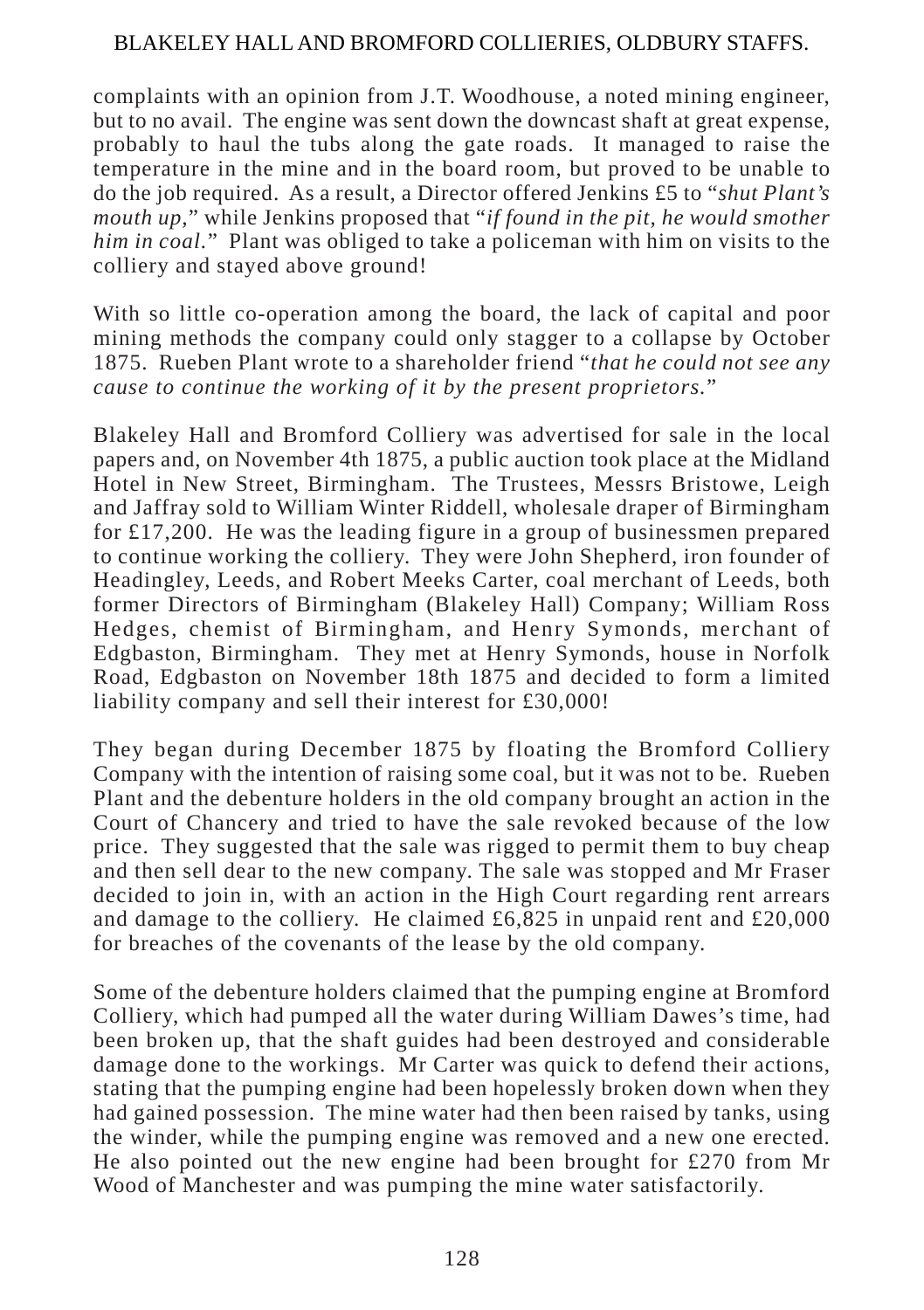The Court actions were being heard at the same time, and went on into 1876, with a hearing during May, when Plant and the debenture holders were dismissed with costs against them. The proposed purchasers offered to withdraw from the sale if Plant could find another purchaser willing to offer £21,000! Plant produced a Mr Thompson who had agreed to purchase, offering to pay £7,000 immediately, Mr Fraser true to form, refused to transfer the lease! At this Plant gave up, having, it was stated, spent  $\text{\pounds}20,000$  setting up the company and keeping operations going.

Mr Fraser was owed £6825 in rent arrears and he was more difficult to deal with. Riddell paid a mine rent of £4500, plus £206 5s 0d as interest, and then spent over £3800 to keep the pumps running. The other members of the proposed company began to have second thoughts, especially when Carter was declared bankrupt and his part in their schemes was ended. Riddell appears to have purchased the rights of the other proposed directors and he was the sole owner until by May 1877. It is believed that the colliery stood idle during this period, which coincided with a depression in the coal trade, and that Riddell was looking for a group of capitalists to join him in the creation of a new limited company to work the mines and to buy his leases.

On July 14th 1877 Riddell agreed to sell his leases in the Bromford and Blakeley Hall mines to Harry Heaton, David Peacock, Abel Rollason and Thomas Rollason for £21,000, plus £15,000 in fully paid up shares. They registered the Blakeley Hall Colliery Company which had a capital of £60,000 divided into shares of £100 each, on July 19th 1877. This was done with such speed that a meeting on July 26th was busy discussing the site for a shaft sinking. David Peacock was appointed mining engineer, at a salary of £200 per year, while a Frank Walter Peacock (his brother?) was appointed certified manager, also at £200 per year. They produced plans and sections for two shafts, one of 12 feet diameter and the other of nine feet diameter, to be sunk on the Blakeley Hall estate. David Peacock had advertised for sinking contractors and had received ten replies prior to the meeting. He suggested that they would require two steam engines at about £250 each and boilers at about £430 each, all second hand from Ratcliffe & Son of Hawarden near Chester. The meeting resolved to accept Sperring Brothers' tender for the sinking and approved the purchase of a horse gin for £16.

Shaft sinking had begun before a meeting on October 24th 1877, when Thomas Rollaston produced plans of the proposed colliery offices for the director's comments. The boardroom needed enlarging to 16 feet by 24 feet, (probably to suit egos!), and a Mr Smith was awarded the building contract. The conveyance of the estate to the colliery company had been completed by a director's meeting of November 26th, and Mr Riddell had accepted his money and shares. So a call of £10 per share was made to the shareholders to improve company funds. A Mr H. Sutcliffe was appointed to be the colliery surgeon, to attend the injured, except for "*burn cases*", at £10 per annum. Mr Peacock was able to report the issuing of tenders for a pair of winding engines with 33 inch cylinders and a 15 feet diameter winding drum.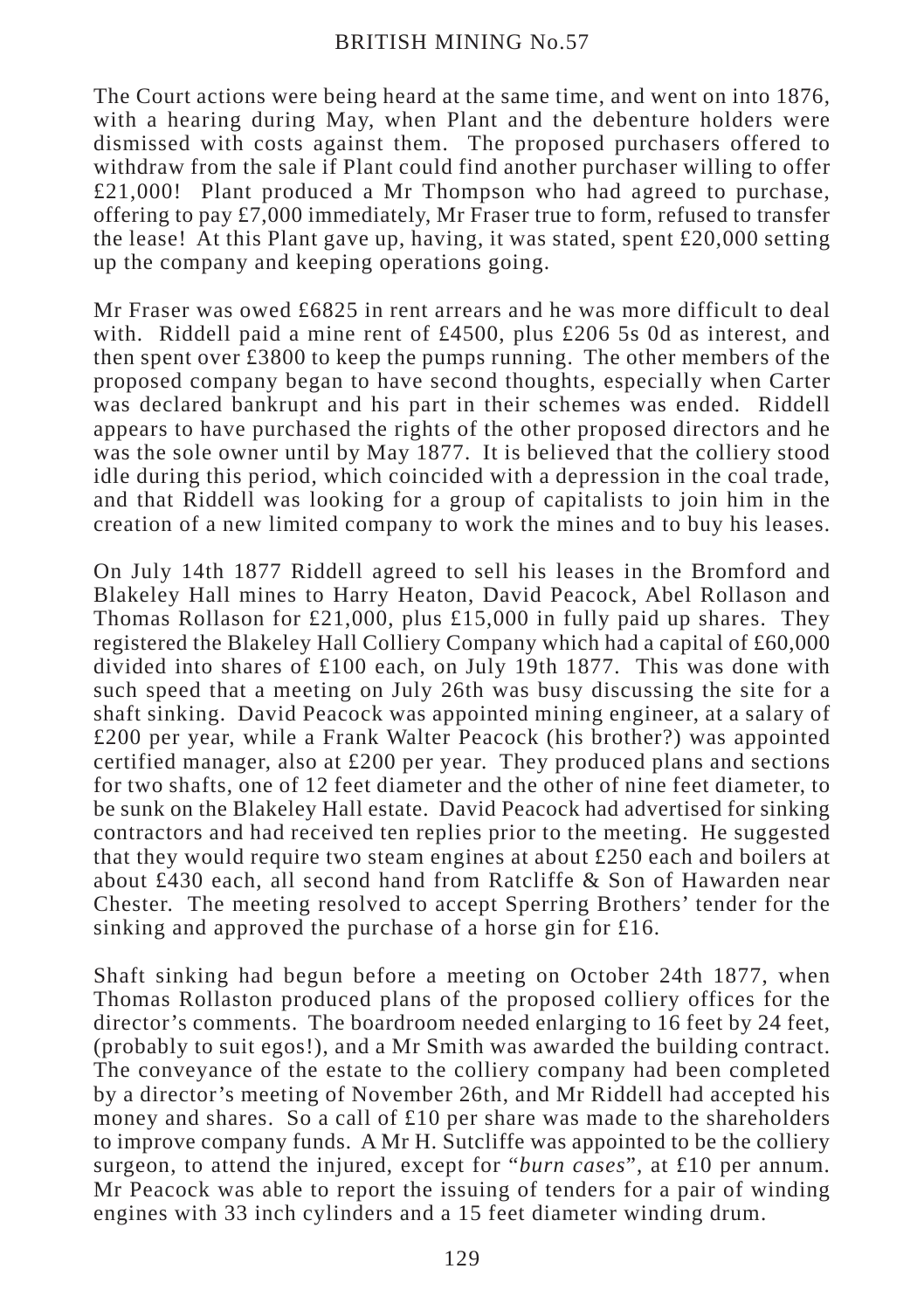## BLAKELEY HALL AND BROMFORD COLLIERIES, OLDBURY STAFFS.



Fig.2 Area map of the Blakeley Hall and Bromford Collieries ( SP002879).

Many leading steam winder makers of the period replied, with prices for the proposed engines as follows: Coupe of Wigan, £2049, Daglish of St. Helens, £2029, Fowlers of Leeds, £1775, down to T. & J. Silvester, at £1705. The director's decided to visit Perry Colliery, at Great Barr, to view an engine by Leigh of Manchester, and also to look at a Thornwell and Warham engine at Cannock and Leacroft Colliery. The eventual order went to Thornwell and Warham, of Burton-on-Trent, for £1595.

By July 12th 1878 the director's were able to meet in the new boardroom suggesting the completion of the surface works. On July 16th J. Woodward, a sinker, aged 25, was riding up one of the shafts in a bowk, or kibble, when it detached from the rope and fell to the shaft bottom, killing him. His widow later received an allowance from the company. Mr Peacock was able to report on September 13th that No.2 shaft was 178 yards deep, with 35 yards of sinking completed since August 9th, but was flooding. He proposed continuing the sinking to test the water inflow prior to purchasing a pump. Problems had been experienced with the steam winder used for sinking, and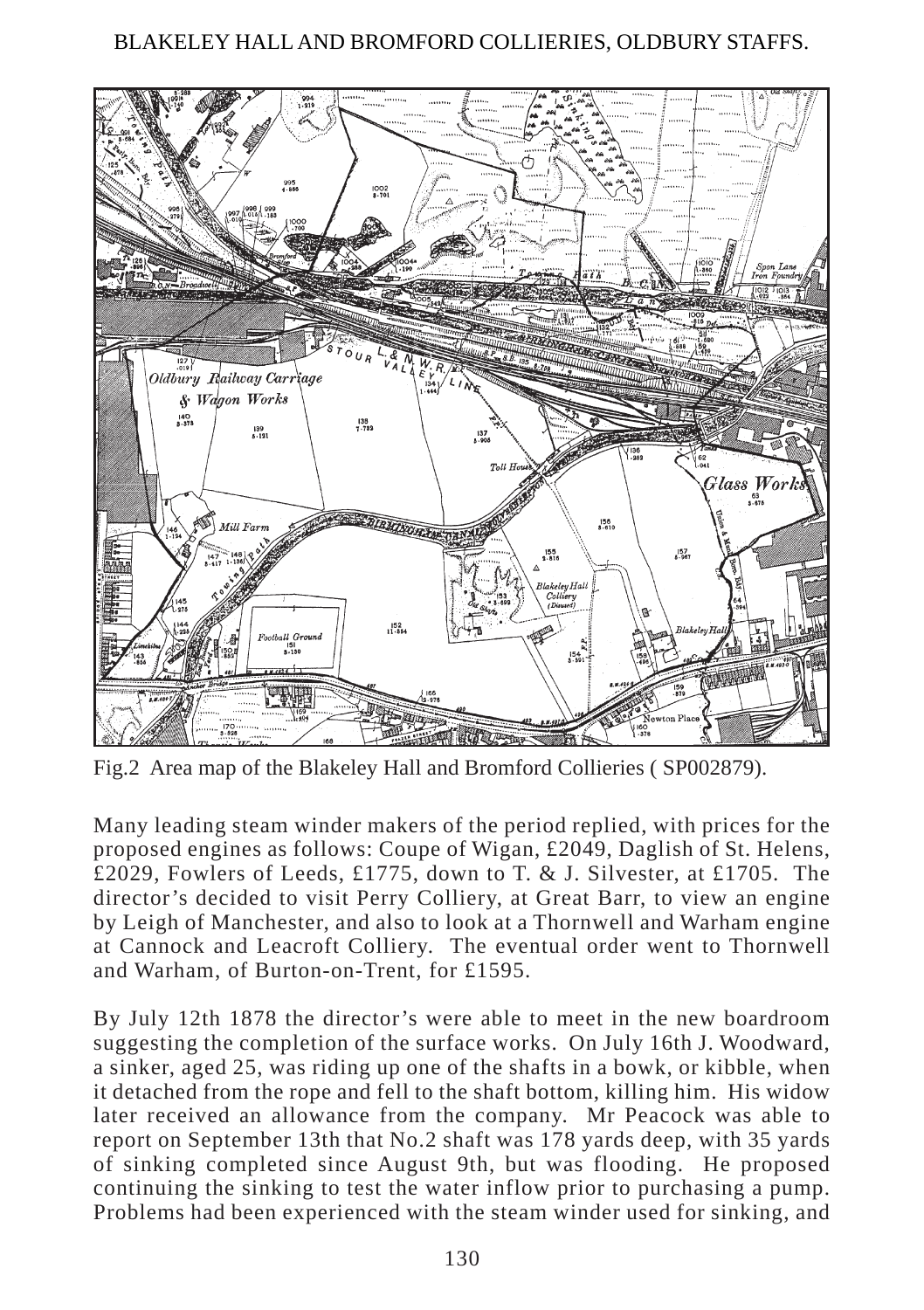a new piston had been fitted by Dutton and Sons at a cost of £24 2s 6d. Because of the difficult conditions Sperring Bothers were granted £50 extra. On the plus account a Mr Lewis offered to buy the Bromford Colliery pit mound, from which he wanted to make bricks. Sinking operations continued into the following year, being pushed vigorously until a depth of 320 yards was attained. The neighbouring Flash Colliery had found the Thick Coal at a depth of 180 yards and Peacock was puzzled. He invited a number of leading mining engineers to the sinking to discuss the geology and, on October 27th 1879, a meeting with William North, Henry Johnson, John Field and John Thompson took place. They examined sections of local shaft sinkings and also went underground to study the strata and the headings which had recently been started.

A couple of days later, at the company's A.G.M., Peacock reported that the mining engineers had suggested driving a number of headings in different directions to locate the Thick Coal. Work continued as they suggested until, on October 25th 1880, Peacock again reported to an A.G.M. on progress. A heading had been driven for 236 yards from No.1 shaft before the Thick Coal had been found. This heading had been continued for about 58 yards then stopped until a heading from No.2 shaft had '*Thurled*' (intersected the first heading) on August 23rd 1880. They continued driving in the Thick Coal for 234 yards, proving it to be of poor quality. In the west headings they had found several minor faults. Eastwards, under Chance's Glassworks, he noted the loss of 19 acres of coal because of the intrusion of a major fault. To the west they had proved 32 acres of old workings associated with the Bromford Colliery, plus an acre of trespass near the Oldbury Carriage Works. Of the Blakeley Hall estate, 48 acres were unworkable out of a total of 82-1-0 acres leaving only 34-1-0 acres worth working.

At £600 per acre the workable estate should be worth £20,550, but to March 1880 the colliery company had paid £20,750 in mine rent. Mr Peacock admitted that it was impossible to state exactly the amount of coal worth mining, but believed the above figures to be close. The directors saw an opportunity to stop paying mine rent to the landlord, Mr Fraser, and informed his mineral agent, Mr Caddick, accordingly. They also instructed Frank Peacock to assist Mr Cooksey, Fraser's mining surveyor, with any information or underground visits he required. Mr Cooksey seems, with minor exceptions, to have confirmed David Peacock's report on the acreage of workable coal. Mr Fraser was unimpressed with the stoppage of mine rent and began a court action against the company, claiming £1517 7s 2d in rent, plus interest.

Underground, the colliers were still driving headings until, in early May 1880, they cut through the major fault and proved conclusively the loss of the Thick Coal. The heading was abandoned on May 9th and the colliers were given their notice. Blakeley Hall Colliery consisted of two 320 yard deep, shafts with a fine pair of 33 inch winding engines ready for work, but with little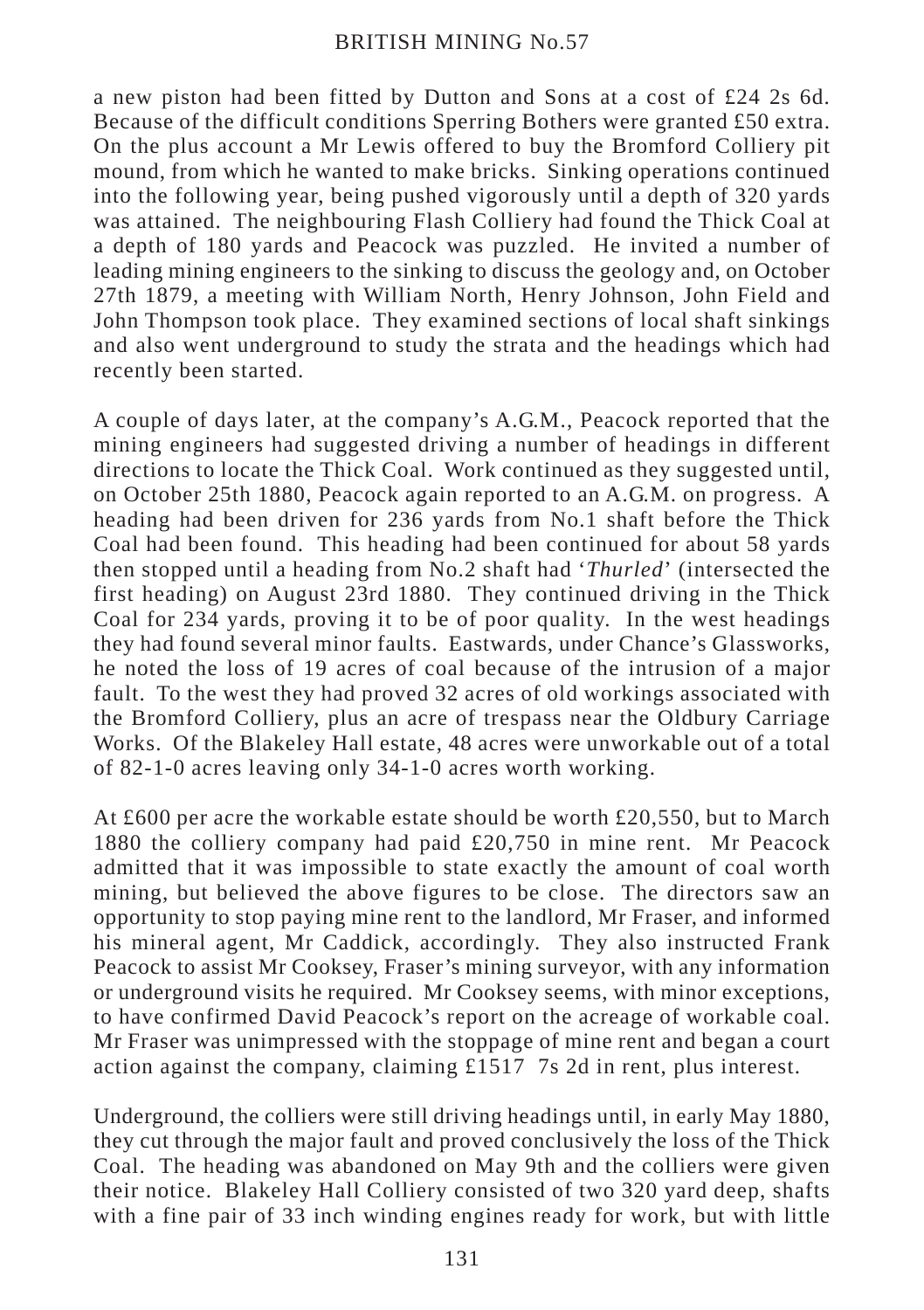## BLAKELEY HALL AND BROMFORD COLLIERIES, OLDBURY STAFFS.

coal to raise. The engines were employed winding water to keep the workings dry while negotiations were opened with Mr Fraser. These protracted talks appear to have continued until December 1881, when the following settlement was reached. The colliery company were to pay Mr Fraser  $\pounds$ 1500 plus interest as mine rent, to surrender the lease of 1873 and accept a lease of 33 acres of Thick Coal. The company could wind the coal got from Bromford shafts if required. At the termination of the lease the Blakeley Hall plant and machinery would belong to the company, whereas many South Staffordshire leases stated that at termination the equipment on the colliery belonged to the land owner.

Checking and altering the new lease, then signing it seem to have taken until the middle of 1882, when a directors' meeting decided '*That the pit frames and pulleys at the Old Bromford Colliery should be pulled down and the shafts filled up.*' Four labourers were paid on June 29th 1882 for '*filling shafts at the old colliery.*'

On June 19th 1882, an Extra Ordinary Shareholders' Meeting was held to discuss the new lease and conditions with general agreement to continue operations. The directors also admitted that the bank had refused any more credit to the concern. They were prepared to contribute a loan of £3000, raised among themselves, with interest of 5% per year. It appears that operations were restarted, because the following year some of the director's were receiving interest on the £3000. However, little remains of the paperwork from this date. What is certain is that a small staff were employed at the colliery until August 3rd 1882 when Thomas Coxon left with a bonus of £5. Then, on August 24th, the staff was reduced to a day and a night watchmen. They were employed until the middle of October 1884, when all the paperwork ends. Over the period little work seems to have been done or coal produced. The colliery buildings were left standing when the plant was salvaged and the shafts were probably fenced off, but certainly not filled.

Around 1911, Robert Fellows of Cradley purchased the site of the Bullock's Farm Colliery, to the north, and seems to have considered reopening the workings. The Blakeley Hall shafts were down the dip of the strata and, being 30 yards deeper than the Bullock's Farm shafts, would have been the ideal place to put in pumps to dewater the workings. Frederick Meacham, a mining consultant, was approached for his opinion, and believed the scheme was feasible. He noted that Bullock's Farm had been worked only once, while the plans showed some of the best remaining ribs and pillars of coal he had ever seen. In the meantime, Fellows was busy removing the two pit mounds at Bromford Colliery, using the canal for transport. Fred Meacham worked out that he had taken away 694 boat loads in 1911, which, at 30 tons per boat, came to 20,870 tons. Fellows had taken out a lease on March 25th 1909 and was paying two shillings per boat load royalty.